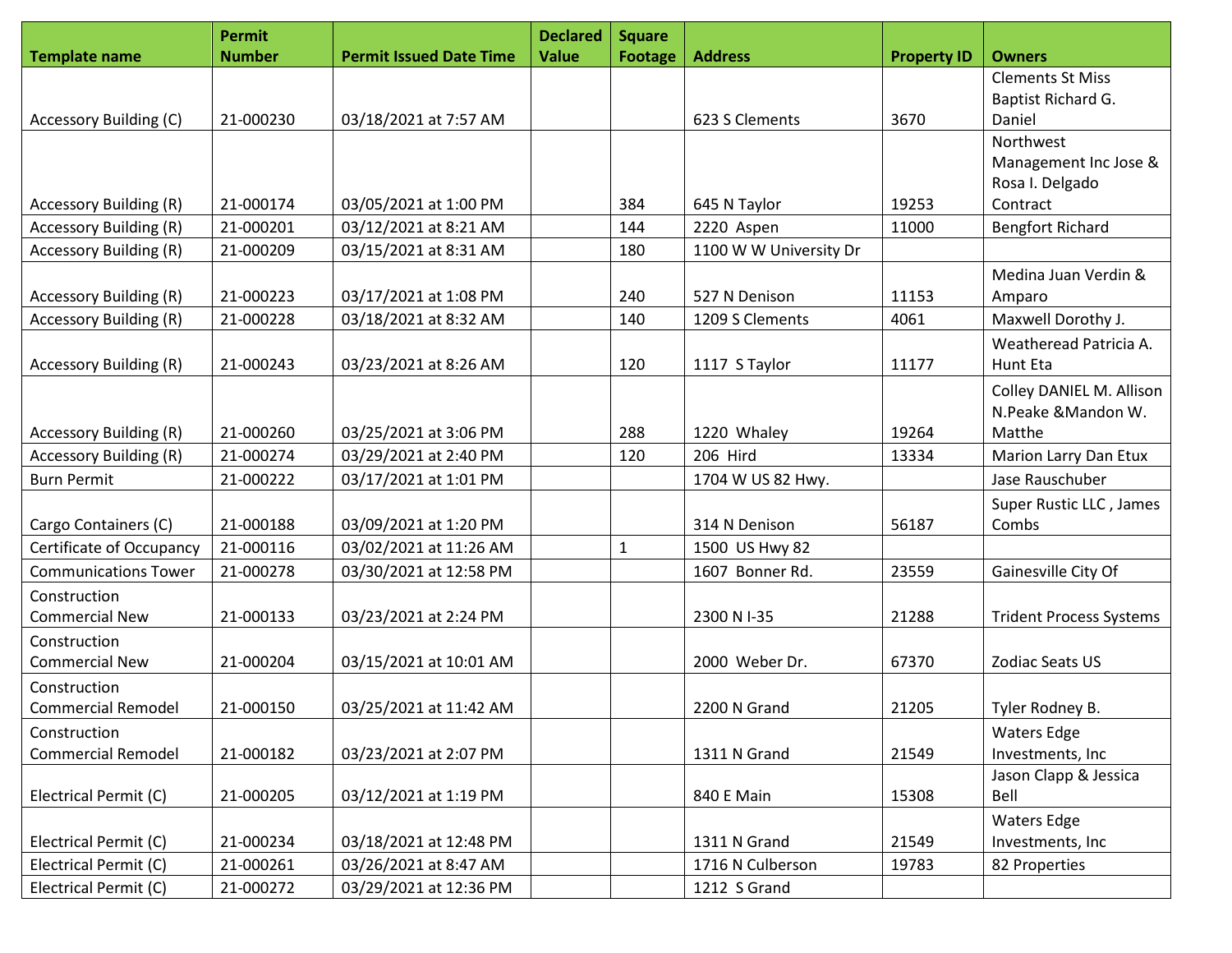|                              |           |                        |       |                      |        | <b>BYORK JOHN D &amp; ERIN</b><br>& SMITH JAMES A JR & |
|------------------------------|-----------|------------------------|-------|----------------------|--------|--------------------------------------------------------|
| Electrical Permit (R)        | 21-000143 | 03/01/2021 at 11:06 AM |       | <b>805 S Rusk</b>    | 19888  | <b>WENONAH</b>                                         |
| Electrical Permit (R)        | 21-000147 | 03/01/2021 at 3:03 PM  |       | 1014 Truelove        | 19770  | Stansbury J. Lee                                       |
| Electrical Permit (R)        | 21-000148 | 03/01/2021 at 4:04 PM  |       | 4 Quail Run          | 6708   | <b>Busch Cynthia Victoria</b>                          |
| Electrical Permit (R)        | 21-000149 | 03/01/2021 at 3:55 PM  |       | 306 Hillside         | 4575   |                                                        |
|                              |           |                        |       |                      |        | Enriquez Mariano                                       |
| Electrical Permit (R)        | 21-000153 | 03/02/2021 at 11:08 AM |       | 111 W Scott          | 466    | Gardea & Martha                                        |
| Electrical Permit (R)        | 21-000200 | 03/11/2021 at 1:31 PM  |       | 11 Brookhollow       | 15922  | Pace W.R.                                              |
|                              |           |                        |       |                      |        | Torres Abel A. & Maria                                 |
| Electrical Permit (R)        | 21-000219 | 03/16/2021 at 10:33 AM |       | 1304 Hillside        | 9957   | C.                                                     |
| Electrical Permit (R)        | 21-000267 | 03/26/2021 at 3:25 PM  |       | 901 Gladney          | 22512  | Susan Lee                                              |
| Electrical Permit (R)        | 21-000268 | 03/26/2021 at 3:22 PM  |       | 1009 Murphy          | 19779  | Fasolo Kathleen                                        |
| Electrical Permit (R)        | 21-000269 | 03/26/2021 at 3:21 PM  |       | 705 S Denton         | 3209   | Redacted                                               |
| Electrical Permit (R)        | 21-000273 | 03/29/2021 at 12:43 PM |       | 1017 N Howeth        | 17885  | Neu Ronnie                                             |
| Electrical Permit (R)        | 21-000279 | 03/30/2021 at 8:42 AM  |       | 1412 W California    | 1516   | Walker Donna Binford                                   |
| Electrical Permit (R)        | 21-000280 | 03/30/2021 at 8:47 AM  |       | 1822 Mill            | 3290   | Cason Sidney B.                                        |
| <b>Electrical Validation</b> |           |                        |       |                      |        |                                                        |
| Permit (C)                   | 20-001341 | 03/03/2021 at 4:27 PM  |       | 2304 Jodi Lane       | 25107  | PLAINS INTERNET LLC                                    |
| Fence Permit (R)             | 21-000145 | 03/01/2021 at 1:09 PM  |       | 1800 Arkansas        | 14486  | Otto Kenneth L.                                        |
|                              |           |                        |       |                      |        | <b>Gnb Financial Na Cathy</b>                          |
| Fence Permit (R)             | 21-000161 | 03/04/2021 at 8:42 AM  |       | 1212 N Grand         | 12085  | Payne                                                  |
| Fence Permit (R)             | 21-000170 | 03/04/2021 at 2:50 PM  |       | 903 Mill             | 20576  | Maria Lopez Ornelas                                    |
| Fence Permit (R)             | 21-000238 | 03/22/2021 at 8:02 AM  |       | 1104 Fair Ave.       | 11587  | Wilson Jerry Dean                                      |
| Fence Permit (R)             | 21-000249 | 03/24/2021 at 8:23 AM  |       | 1358 Green Field Dr. | 149605 | David Lauteren                                         |
|                              |           |                        |       |                      |        | <b>CASTILLO LORENA</b>                                 |
|                              |           |                        |       |                      |        | <b>RODRIGUEZ &amp;</b>                                 |
|                              |           |                        |       |                      |        | CASTILLO-MANRIQUEZ                                     |
| Fence Permit (R)             | 21-000250 | 03/24/2021 at 12:20 PM |       | 1600 Lynwood         | 14120  | <b>IME</b>                                             |
|                              |           |                        |       |                      |        | Colley DANIEL M. Allison                               |
|                              |           |                        |       |                      |        | N.Peake & Mandon W.                                    |
| Fence Permit (R)             | 21-000259 | 03/25/2021 at 3:03 PM  |       | 1220 Whaley          | 19264  | Matthe                                                 |
| Fence Permit (R)             | 21-000266 | 03/26/2021 at 1:46 PM  |       | 834 N Morris         | 11526  | Menchaca Juan & Janie                                  |
|                              |           |                        |       |                      |        | Mccoy Bldg Supply                                      |
| Fire Alarm System            | 21-000212 | 03/17/2021 at 8:34 AM  | 31125 | 2507 W Hwy 82        | 25273  | Center #63                                             |
| Fire Sprinkler Permit        | 21-000144 | 03/05/2021 at 12:13 PM |       | 1301 Corporate Dr    |        | <b>GAF Materials</b>                                   |
| Flatwork (C)                 | 21-000196 | 03/10/2021 at 4:15 PM  |       | 201 Santa Fe         | 22481  | City of Gainesville                                    |
| Flatwork (R)                 | 21-000158 | 03/03/2021 at 11:32 AM | 115   | 1220 E Garnett       | 2449   | Klement Gary Don                                       |
| Flatwork (R)                 | 21-000226 | 03/17/2021 at 2:53 PM  | 250   | 314 Hird             | 873    | Huffaker, Beth                                         |
| Flatwork (R)                 | 21-000263 | 03/26/2021 at 1:09 PM  | 75    | 1502 E Garnett       | 1088   | Brandon Larry Don                                      |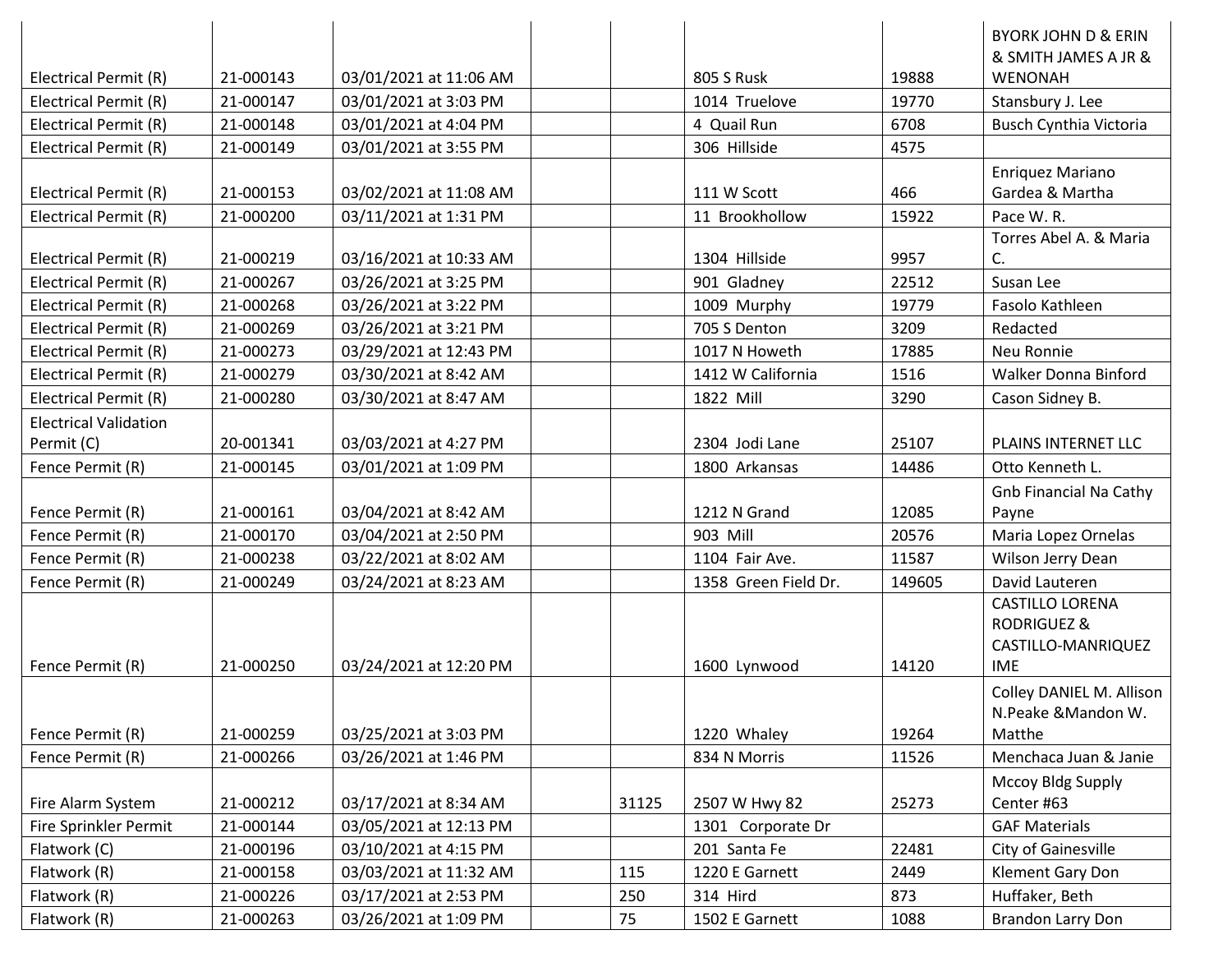| Flatwork (R)                 | 21-000264 | 03/26/2021 at 1:16 PM  | 140  | 1426 S. Grand        |        |                               |
|------------------------------|-----------|------------------------|------|----------------------|--------|-------------------------------|
| Flatwork (R)                 | 21-000265 | 03/26/2021 at 1:21 PM  | 100  | 1505 E Lanius        | 15373  | Mary Martindale               |
| Irrigation/Sprinkler         |           |                        |      |                      |        |                               |
| Permit (R)                   | 21-000255 | 03/25/2021 at 10:04 AM |      | 502 Lindsay          | 4533   | Karen Estes                   |
|                              |           |                        |      |                      |        | 4S Market Place LP, Pay       |
| Mechanical Permit (C)        | 21-000146 | 03/01/2021 at 2:24 PM  |      | 517 W California     | 23173  | and Save Inc. #169            |
| Mechanical Permit (C)        | 21-000253 | 03/25/2021 at 7:26 AM  |      | 1010 E US 82 Hwy.    | 28928  |                               |
| Mechanical Permit (R)        | 21-000217 | 03/18/2021 at 7:41 AM  |      | 1618 Old Denton Road | 6772   | Frost Jack Elmo               |
| <b>Mechanical Validation</b> |           |                        |      |                      |        |                               |
| Permit (C)                   | 20-000949 | 03/23/2021 at 8:01 AM  |      | 345 N Morris         | 10360  | Maria Ruvalcaba               |
|                              |           |                        |      |                      |        | Hutcherson David,             |
| <b>Mechanical Validation</b> |           |                        |      |                      |        | RIVERSIDE                     |
| Permit (C)                   | 20-001312 | 03/04/2021 at 2:01 PM  |      | 1011 Murphy          | 9682   | <b>HOMEBUILDERS LTD</b>       |
| Moss Lake Boat Dock          |           |                        |      |                      |        |                               |
| Permit                       | 21-000151 | 03/02/2021 at 3:27 PM  | 456  | 132 Park             | 15392  | Wingo Michael Joseph II       |
| Moss Lake Boat Dock          |           |                        |      |                      |        |                               |
| Permit                       | 21-000160 | 03/29/2021 at 10:47 AM | 796  | 64 Cactus Loop       | 149677 | <b>Bryan Morland</b>          |
| <b>New Residential</b>       | 21-000127 | 03/31/2021 at 11:28 AM | 2748 | 1372 Orange Blossom  |        |                               |
| <b>New Residential</b>       | 21-000134 | 03/11/2021 at 11:39 AM | 1424 | 1602 Gribble         |        |                               |
| <b>New Residential</b>       | 21-000139 | 03/31/2021 at 11:33 AM | 1962 | 1361 Green Field Dr. |        |                               |
|                              |           |                        |      | 1359 Orange Blossom  |        |                               |
| <b>New Residential</b>       | 21-000183 | 03/22/2021 at 8:46 AM  | 3586 | Cir.                 |        |                               |
| <b>New Residential</b>       | 21-000203 | 03/22/2021 at 8:49 AM  | 2373 | 1378 Green Field     |        |                               |
| Plumbing Permit (C)          | 21-000180 | 03/08/2021 at 1:53 PM  |      | 214 N Taylor         | 6181   | <b>First State Bank</b>       |
|                              |           |                        |      |                      |        | Cooke County County           |
| Plumbing Permit (C)          | 21-000225 | 03/17/2021 at 2:41 PM  |      | 300 Cr 451           | 126592 | Court House                   |
| Plumbing Permit (C)          | 21-000244 | 03/23/2021 at 9:09 AM  |      | 1005 S Grand         | 3202   | Huerta Floriberto             |
|                              |           |                        |      |                      |        | SOUTHWEST                     |
| Plumbing Permit (C)          | 21-000282 | 03/30/2021 at 10:55 AM |      | 1900 E California    | 27556  | LONGTERM CARE                 |
| Plumbing Permit (R)          | 21-000173 | 03/05/2021 at 10:05 AM |      | 303 Andrews          | 1028   | Leyva Cruz A. Etux            |
| Plumbing Permit (R)          | 21-000177 | 03/08/2021 at 9:42 AM  |      | 11 Brookhollow       | 15922  | Pace W.R.                     |
| Plumbing Permit (R)          | 21-000179 | 03/08/2021 at 12:48 PM |      | 912 Buck             | 22397  | <b>Mcgilvray Family Trust</b> |
| Plumbing Permit (R)          | 21-000181 | 03/08/2021 at 1:59 PM  |      | 1205 Whaley          | 11550  | Starnes Debra Jane            |
| Plumbing Permit (R)          | 21-000195 | 03/10/2021 at 3:26 PM  |      | 1740 E California    | 7001   | Gann Larry Nathan             |
| Plumbing Permit (R)          | 21-000199 | 03/11/2021 at 1:04 PM  |      | 1303 Hillside Dr.    | 6660   | Bradey L. James               |
| Plumbing Permit (R)          | 21-000213 | 03/15/2021 at 1:05 PM  |      | 410 Lanius           | 15029  | Mulrean Albert W.             |
| Plumbing Permit (R)          | 21-000224 | 03/17/2021 at 1:31 PM  |      | 608 S Grand          | 236    | Guerrero Raimon               |
| Plumbing Permit (R)          | 21-000237 | 03/22/2021 at 7:14 AM  |      | 1311 Hillside        | 13152  | Lanny D Lyons                 |
| Plumbing Permit (R)          | 21-000239 | 03/22/2021 at 10:00 AM |      | 405 S Commerce       | 21003  | Truesdell Richard E.          |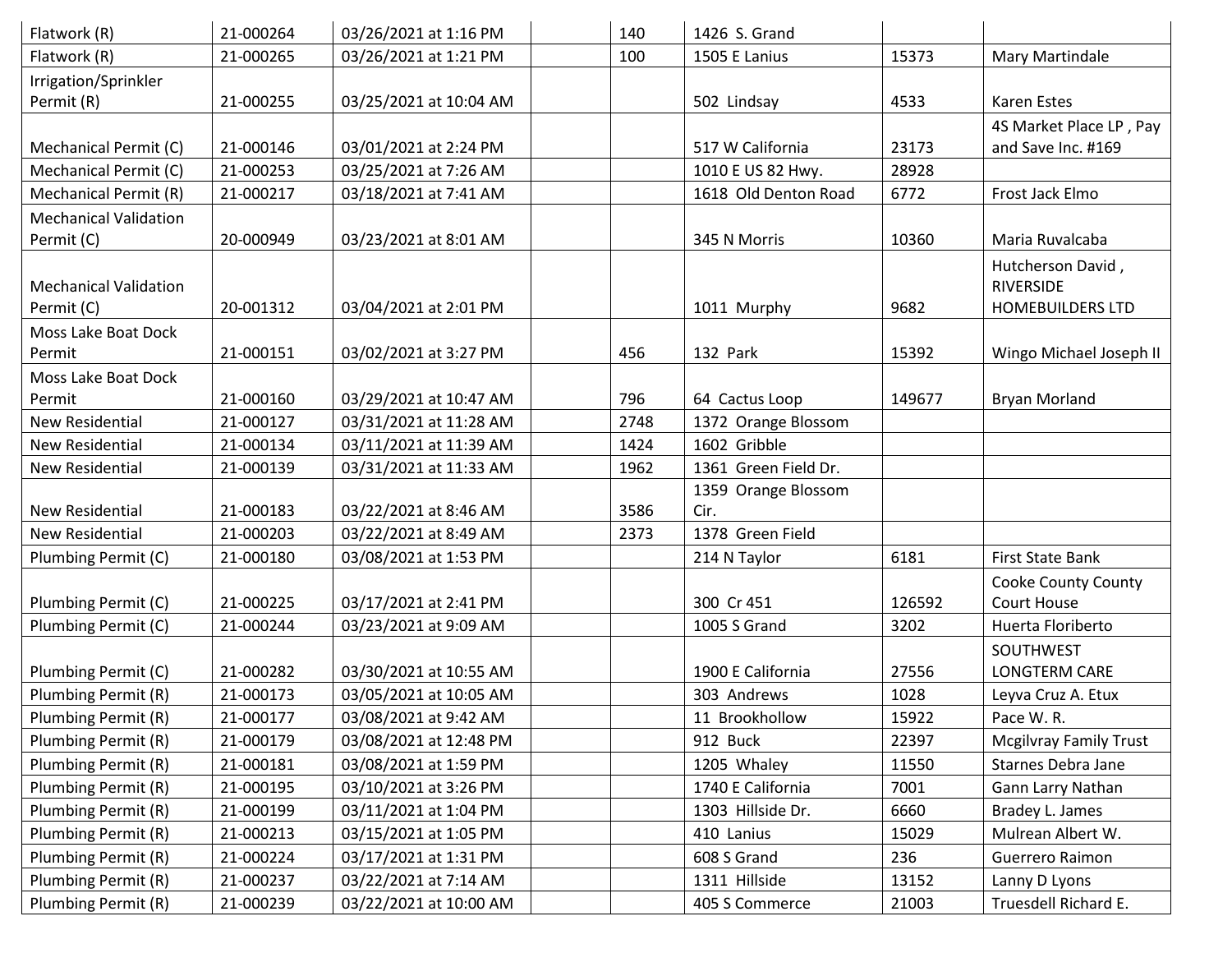| Plumbing Permit (R)         | 21-000256 | 03/25/2021 at 10:26 AM |     | 1106 Hillside          | 20822 | Danny & Karla Hines           |
|-----------------------------|-----------|------------------------|-----|------------------------|-------|-------------------------------|
| Plumbing Permit (R)         | 21-000258 | 03/25/2021 at 2:22 PM  |     | 914 Locust             | 7205  | Parker Floyd Etux             |
| <b>Plumbing Validation</b>  |           |                        |     |                        |       |                               |
| Permit (C)                  | 20-001320 | 03/08/2021 at 10:30 AM |     | 1368 Orange Blossom    |       | <b>McClintock Homes</b>       |
| <b>Plumbing Validation</b>  |           |                        |     |                        |       |                               |
| Permit (C)                  | 20-001342 | 03/03/2021 at 4:27 PM  |     | 2304 Jodi Lane         | 25107 | PLAINS INTERNET LLC           |
| <b>Residential Addition</b> | 21-000231 | 03/25/2021 at 2:08 PM  | 304 | 1906 Tulane            | 17226 | Fannie Mae                    |
|                             |           |                        |     |                        |       | Juan Pablo Ornelas            |
| <b>Residential Addition</b> | 21-000277 | 03/30/2021 at 7:32 AM  | 416 | 707 Mill               | 4782  | Lopez                         |
|                             |           |                        |     |                        |       | Jenkins Floyd H. &            |
| <b>Residential Remodel</b>  | 21-000185 | 03/09/2021 at 9:29 AM  |     | 308 Willow Way         | 14237 | Patricia                      |
|                             |           |                        |     |                        |       | Schmitz Steve M. &            |
| <b>Residential Remodel</b>  | 21-000197 | 03/11/2021 at 10:02 AM |     | 1908 Woodlawn          | 15389 | Misty D.                      |
| <b>Residential Remodel</b>  | 21-000198 | 03/11/2021 at 9:59 AM  |     | 1415 ONeal             | 8980  | Clifton Bethanie              |
| <b>Residential Remodel</b>  | 21-000211 | 03/15/2021 at 10:44 AM |     | 718 Lawrence           | 21448 | Colunga Dora                  |
|                             |           |                        |     |                        |       | Darby & Casey Straughn        |
|                             |           |                        |     |                        |       | , Darby & Casey               |
| <b>Residential Remodel</b>  | 21-000220 | 03/18/2021 at 8:15 AM  |     | 308 Northridge         | 159   | Straughn                      |
| <b>Residential Remodel</b>  | 21-000221 | 03/17/2021 at 8:54 AM  |     | 2021 Ashland           | 21751 | Ward Jon F. & Clara N.        |
| Right-of-Way Permit         | 21-000190 | 03/11/2021 at 1:51 PM  |     | 703 S Morris           | 10674 | Mark J & Peggy S Foster       |
| Right-of-Way Permit         | 21-000192 | 03/10/2021 at 9:59 AM  |     | 100 Sanitary Way       |       |                               |
| Right-of-Way Permit         | 21-000247 | 03/23/2021 at 10:32 AM |     | 1011 S. Grand          |       |                               |
| Roofing Permit (C)          | 21-000233 | 03/18/2021 at 1:07 PM  |     | 319 S N Dixon          | 13196 | <b>Carson Charles Thomas</b>  |
|                             |           |                        |     |                        |       | <b>Mcgilvray Family Trust</b> |
| Roofing Permit (R)          | 21-000154 | 03/02/2021 at 1:07 PM  | 900 | 826 Lawrence           | 21579 | Edgar Lee Mcgilvray Tr        |
|                             |           |                        |     |                        |       | Walters Larry E & Tonya       |
| Roofing Permit (R)          | 21-000167 | 03/04/2021 at 10:30 AM |     | 1014 Oxford            | 27753 | R                             |
| Roofing Permit (R)          | 21-000169 | 03/04/2021 at 10:37 AM |     | 709 S Morris           | 19703 | Stanley William C. Etux       |
| Roofing Permit (R)          | 21-000184 | 03/09/2021 at 9:12 AM  |     | 709 S Morris           | 19703 | Stanley William C. Etux       |
| Roofing Permit (R)          | 21-000186 | 03/09/2021 at 1:06 PM  |     | 424 Cunningham         | 13179 | <b>Mauricio Martinez</b>      |
|                             |           |                        |     |                        |       | Noel Bello & Anayely          |
| Roofing Permit (R)          | 21-000189 | 03/10/2021 at 8:10 AM  |     | 419 S Clements         | 14629 | Sanchez                       |
| Roofing Permit (R)          | 21-000191 | 03/10/2021 at 9:50 AM  |     | 1821 Buck              | 3239  | Clover Randy                  |
|                             |           |                        |     |                        |       | First Cooke Capital           |
| Roofing Permit (R)          | 21-000194 | 03/10/2021 at 2:49 PM  |     | 1400 Blacks Hill Dr.   | 54919 | <b>Funding Llc</b>            |
| Roofing Permit (R)          | 21-000206 | 03/12/2021 at 2:50 PM  |     | 1301 E Pecan           | 8437  | Sicking David & Rose          |
|                             |           |                        |     |                        |       | Schmitz Steve M. &            |
| Roofing Permit (R)          | 21-000210 | 03/15/2021 at 8:33 AM  |     | 1908 Woodlawn          | 15389 | Misty D.                      |
|                             |           |                        |     |                        |       | Hendricks Jerry Keith         |
| Roofing Permit (R)          | 21-000216 | 03/16/2021 at 8:58 AM  |     | 1009 Wheeler Creek Dr. | 54096 | Etux                          |